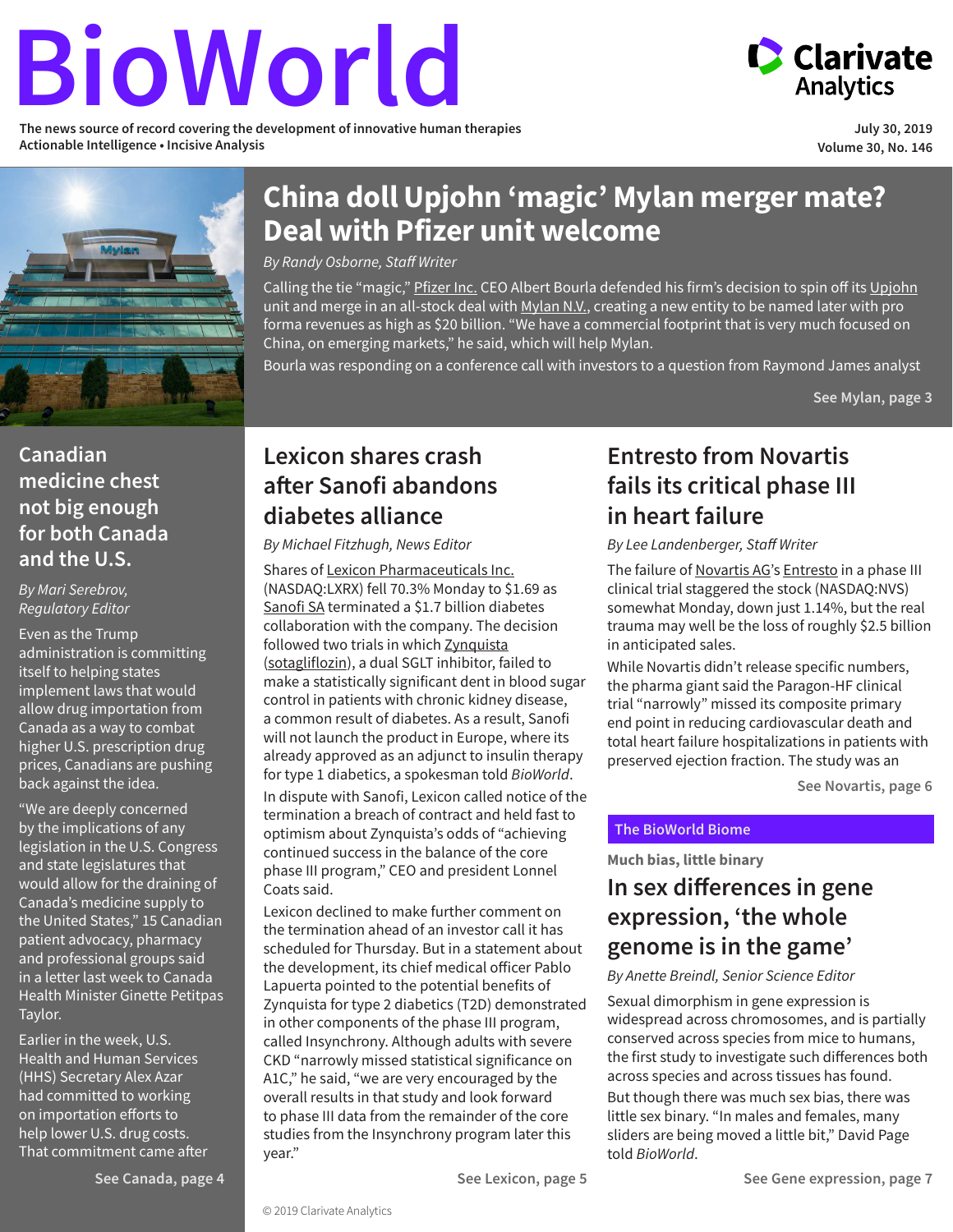#### **Regulatory front**

**Teva Pharmaceutical Industries Ltd.** agreed to pay the state of California \$69 million in what California Attorney General Xavier Becerra Monday called the largest pay-for-delay settlement received by any state. The settlement, which includes an injunction prohibiting Teva from entering into pay-for-delay agreements for 10 years, resolved state allegations that the Jerusalem-based company delayed generic competition to narcolepsy drug Provigil (modafinil) through four pay-for-delay agreements between 2006 and 2012. Last month, California reached a \$760,000 settlement, included an eight-year injunction, with **Endo International plc**, of Dublin, over pay-for-delay agreements delaying generics of shingles drug Lidoderm (lidocaine topical patch 5 percent) for almost two years. Separate, smaller settlements were reached with Teva and **Teikoku Pharma USA**, a subsidiary of Japan's Teikoku Seiyaku Co. Ltd., over the Lidoderm agreements, Becerra said.

**Amgen Inc.**'s efforts in prosecuting its 8,273,707 patent, which claims methods of purifying proteins using hydrophobic interaction chromatography, doomed its infringement suit against **Coherus Biosciences Inc.**, of Redwood City, Calif., according to the **U.S. Court of Appeals for the Federal Circuit**. The appellate court Monday affirmed a decision by a lower court, which found that, in Amgen's efforts to overcome a patent examiner's rejections based on prior art, the Thousand Oaks, Calif.-based company repeatedly argued that the prior art didn't disclose the particular combinations of salts cited in the '707 patent. When Coherus developed a biosimilar to Amgen's Neupogen (pegfilgrastim), it used a different combination of salts in its process. Amgen claimed infringement based on the doctrine of equivalents. But since "Amgen clearly and unmistakably surrendered salt combinations other than the particular combinations recited in the claims," the Federal Circuit said it couldn't claim infringement under the doctrine

of equivalents. The court rejected Amgen's assertion that the arguments made in its last response prior to the patent allowance "must be the focus of any argument-based estoppel analysis." While the appellate court recognized that Amgen's last response to the U.S. Patent and Trademark Office didn't include "particular combinations," it said that didn't erase Amgen's prior statements. "There is no requirement that argument-based estoppel apply only to arguments made in the most recent submission before allowance," the Federal Circuit said in the precedential ruling.

The **FDA** revised its 2014 draft guidance on rare pediatric disease priority review vouchers. In addition to incorporating comments on the original draft, the revision reflects provisions of the 2016 Advancing Hope Act that updated the definition of a rare pediatrics disease as a rare disease with serious or lifethreatening manifestations that primarily affect individuals 18 years old or younger. The revisions include explanations of the eligibility requirements for the voucher and the rare pediatric disease designation process, along with examples to illustrate the agency's current thinking on review determinations. Comments on the revised draft should be submitted by Sept. 28. In related news, the FDA finalized its 2017 draft guidance on developing drugs to prevent delayed graft function in kidney transplantation.

The **FDA** approved a new boxed warning about an increased risk of blood clots and of death with the 10-mg, twice-daily dose of tofacitinib (Xeljanz, Xeljanz XR) indicated to treat ulcerative colitis. The agency also limited the drug's approved use for ulcerative colitis to patients who are not treated effectively or who experience severe side effects with certain other drugs. The labeling changes for the New York-based **Pfizer Inc.** JAK inhibitor followed a review of interim data from an ongoing safety clinical trial of tofacitinib in patients with rheumatoid arthritis (RA). The trial is examining the 10-mg, twice-daily dose and a lower dose of the medicine, the agency said. The higher dose is not approved for RA or psoriatic arthritis.

# **BioWorld**

BioWorld (ISSN# 1541-0595) is published every business day by Clarivate Analytics.

Opinions expressed are not necessarily those of this publication. Mention of products or services does not constitute endorsement.

© 2019 Clarivate Analytics. All rights reserved. Republication or redistribution of Clarivate Analytics content, including by framing or similar means, is prohibited without the prior written consent of Clarivate Analytics. Clarivate and its logo are trademarks of the Clarivate Analytics group.

#### **Our newsroom**

Lynn Yoffee (News Director), Jennifer Boggs (Managing Editor), Peter Winter (*BioWorld Insight* Editor), Michael Fitzhugh (News Editor), Anette Breindl (Senior Science Editor), Mari Serebrov (Regulatory Editor), Amanda Lanier (Managing Editor), Karen Pihl-Carey (Analyst), Ann Marie Griffith (Production Editor)

Staff writers: Shannon Ellis, John Fox, Lee Landenberger, Nuala Moran, Brian Orelli, Randy Osborne, Alfred Romann, Tamra Sami, Cormac Sheridan



#### **Practical information**

For sales inquiries: [https://clarivate.com/products/bioworld/.](https://clarivate.com/products/bioworld/) In North America, call: 1-855-260-5607. Outside of the U.S. and Canada, call +44-203-684-1797.

For customer service support:<https://support.clarivate.com/LifeSciences>. In North America, call: 1-800-336-4474. Outside of the U.S. and Canada, call: +44-203-684-1796.

For ad rates and information, contact Adam Lubas at (929) 246-3800, or email [Adam.Lubas@Clarivate.com.](mailto:Adam.Lubas%40Clarivate.com?subject=)

For photocopy rights or reprints, contact Adam Lubas at (929) 246-3800, or email [Adam.Lubas@Clarivate.com.](mailto:Adam.Lubas%40Clarivate.com?subject=)

Send all press releases and related information to [newsdesk@bioworld.com.](mailto:newsdesk%40bioworld.com?subject=)

#### **Business office**

John Borgman (Director of Commercial Competitive Intelligence), Donald Johnston (Senior Marketing Communication Director, Life Sciences)

#### **Contact us**

Jennifer Boggs, (770) 880-3631 | John Borgman, (831) 462 2510 | Anette Breindl, (770) 810-3134 | Michael Fitzhugh, (628) 256-7157 | Donald Johnston, (678) 641-0970 | Lee Landenberger, (404) 664-8818 | Nuala Moran, 44-7778- 868-579 | Randy Osborne, (770) 810-3139 | Mari Serebrov, (770) 810-3141 | Cormac Sheridan, 353-87-6864323 | Peter Winter, (770) 810-3142 | Lynn Yoffee, (434) 964-4011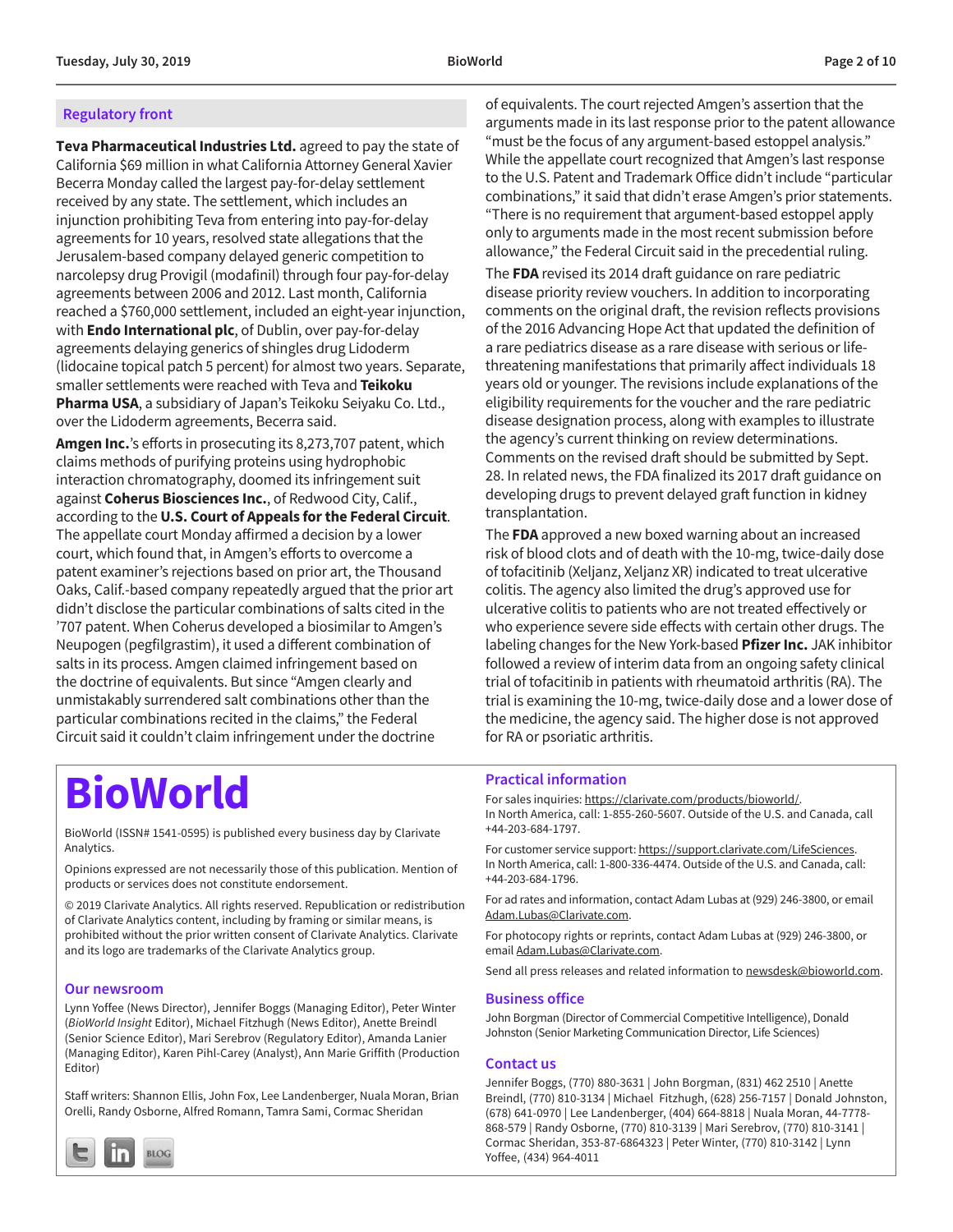# <span id="page-2-0"></span>**Mylan**

[Continued from page 1](#page-0-0)

Elliot Wilbur, who called Upjohn, which is New York-based Pfizer's off-patent branded and generic established medicines unit, "basically a conduit for Pfizer loss of exclusivity [LOE] assets" that "ultimately is a fixed portfolio, and these assets all have finite lives. So how do we think about your ability to generate growth from this portfolio currently being acquired over a medium to longer-term horizon? Is there any component of the transaction that would give Upjohn or the newco optionality on Pfizer products that may be going off patent in the U.S. and have similar profile to the existing product portfolio?"

As organizers formed Upjohn, "we particularly picked a portfolio of Pfizer products that have gone recently LOE, and we looked at where are the sources of growth for these products," Bourla said. Officials took into account the "expansion of the old middle class, the desire of patients in mostly emerging markets and in China to have access to better-quality, trusted brands. We saw the rise of noncommunicable diseases – 70% of patients in the world die from noncommunicable diseases and 80% of those deaths come from the emerging markets. And that's where we saw we can make a difference. That's where we saw opportunities."

Analyst Wilbur called the transaction "innovative, creative" and "a win for both companies." Cowen's Ken Cacciatore wasn't so certain, writing in a report over the weekend when news of the pact surfaced that "slamming bad things together [is] unlikely to solve" Mylan's problems. "The simple answer is that [the Upjohn combo] is indeed better than Mylan" by itself. "But we should note that we have long felt that standalone Mylan was absolutely broken."

Under the terms, Pfizer shareholders would own 57% of the combined firm, with Mylan, of Hertfordshire, U.K., taking 43%. The boards of both companies have approved the deal unanimously.

The pro forma 2020 adjusted earnings before interest, taxes, depreciation and amortization (EBITDA) is expected to range between \$7.5 billion and \$8 billion, including what the companies described as "phased synergies" of about \$1 billion annually to be realized by 2023. Pro forma free cash flow for 2020 is forecast at more than \$4 billion, and the new company, to bear a name not yet disclosed, aims to achieve a 2.5x ratio of debt to adjusted EBITDA by the end of 2021. It also plans a dividend of about 25% of free cash flow beginning the first full quarter after the deal is finalized, and the potential for share repurchases once the debt to the adjusted EBITDA target is sustained.

The combined firm will be led by Mylan's chairman Robert Coury, who will serve as executive chairman, "a real active" and non-traditional role, he said during a conference call with investors. Coury will "lead the strategic direction" with Michael Goettler, group president of Upjohn, who is taking the CEO role. Rajiv Malik, current Mylan president, will serve as president of the new company. Ken Parks, currently chief financial officer of Mylan, will depart and Heather Bresch, Mylan's CEO, is retiring when the deal closes. The board of the created firm will include the chairman, CEO, and eight members designated by Mylan, with three chosen by Pfizer. Incorporated in Delaware, the firm will be domiciled in the U.S. and will operate global centers in Pittsburgh, Shanghai, and Hyderabad, India. Coury said Pfizer brings to the table a "welcome discipline." The new company expects to have particular leverage in China.

#### **'Wealth-destroying mess'?**

Bourla said during the call that the arrangement combines "the best aspects of Pfizer's and Mylan's DNA." Mizuho analyst Irina Koffler agreed, calling the setup "a Goldilocks scenario for Mylan." Pfizer has predicted that Upjohn would take a hit this year and next year because of the LOE for the fibromyalgia/pain drug Lyrica (pregabalin), returning to lowsingle digit growth afterwards, "we conservatively assume revenue in the merged business decline 5% without additional pipeline investment or mergers and acquisitions." Lyrica pulled in 39% of first-quarter revenue this year and recently went generic, she pointed out in a report.

Cowen analyst Steve Scala, in a report Sunday, said that divesting Upjohn would leave Pfizer's biopharma business "with a number of very good components – internal medicines, oncology, hospital, vaccines, inflammation/ immunology, and rare disease," noting that Pfizer earlier took biosimilars as well as sterile injectables out of Upjohn though leaving such major players as the cholesterol therapy Lipitor (atorvastatin calcium), arthritis drug Celebrex (celecoxib) and erectile dysfunction treatment Viagra (sildenafil).

BTIG's Timothy Chiang sounded cautious, saying the merger "might make sense" since it would create a leading global generics company with "well-established off-patent products from Upjohn, which still generate significant cash flow, and Mylan's global pharma platform, which we estimate to generate over \$11 billion of revenue with EBITDA of greater than \$3 billion this year," though he cited "a number of challenges" for Mylan, "especially in the U.S. where fundamentals remain weak due to price erosion and operational issues."

Mylan's Coury said during the call that he was "extremely pleased to find out what assets they put in Upjohn, because it fit us like a glove. It would have taken us, I kid you not, probably another three years to get to this place. We were moving in this direction" but the merger gives Mylan in one stroke "everything that we need" while strengthening the bottom line, which is "why we have the confidence to change the business model to return capital to shareholders immediately." He promised analysts that "we are going to sit with you and we're going to come up with the right way to profile this very unique company that's really an 'N' of one." Moody's placed the A1 senior unsecured long-term rating of Pfizer under review for downgrade while affirming the company's Prime-1 commercial paper rating. Although the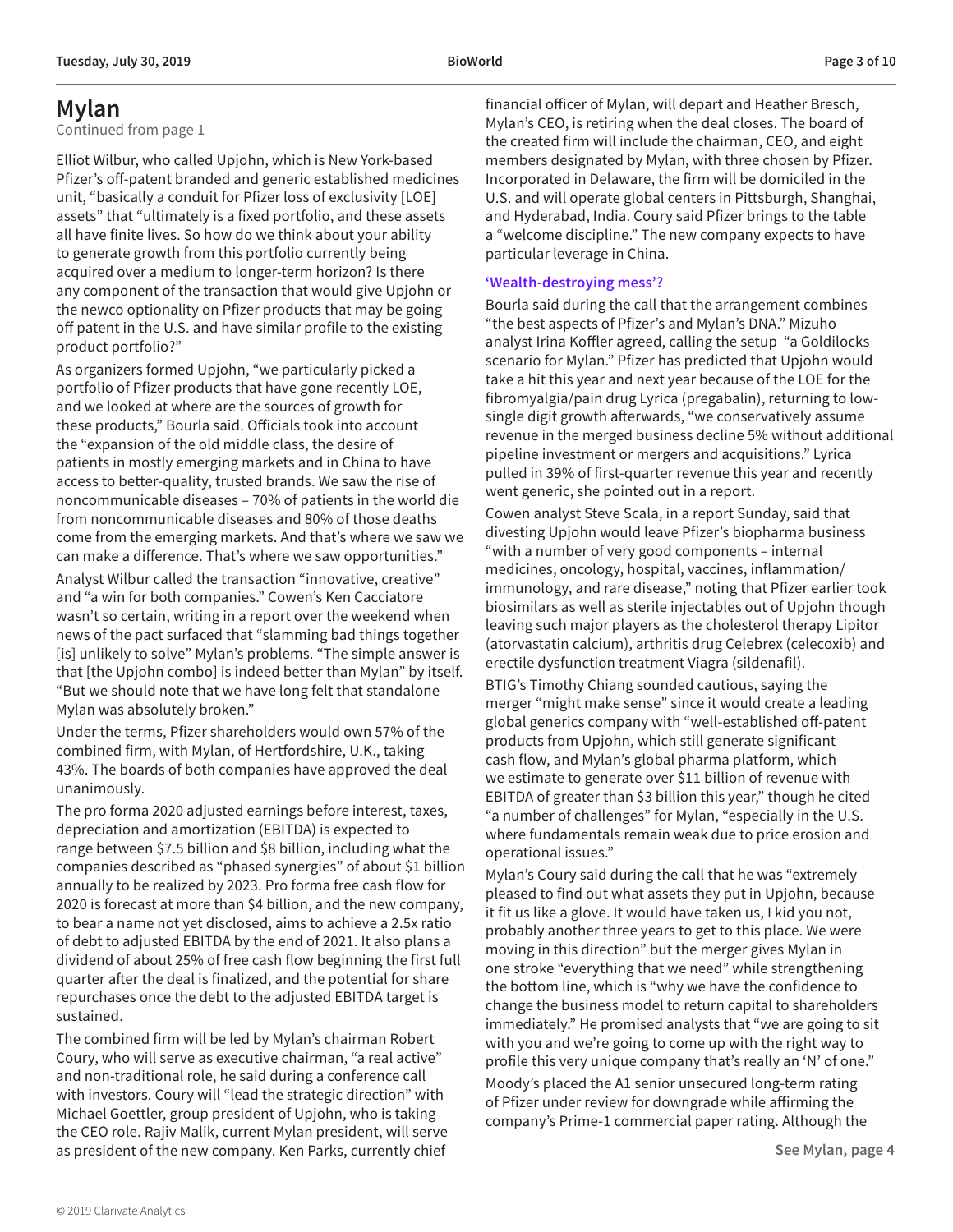# <span id="page-3-0"></span>**Canada**

[Continued from page 1](#page-0-0)

President Donald Trump had asked Azar to cooperate with Florida Gov. Ron DeSantis in implementing that state's new law permitting drug importation from Canada.

The Florida law is one of more than 27 different importation measures introduced in the U.S. Congress and state legislatures over the past year. Many of the measures would allow American consumers to buy Health Canada-approved drugs through "authorized" wholesalers and Canadian online pharmacies, while others would permit personal importation from Canadian pharmacies.

Under current U.S. law, importation is already permissible, but it requires HHS certification that the imported drugs are safe. That's something no HHS secretary has been willing to do – yet. (See *BioWorld*, March 2, 2017.)

In writing to Petitpas Taylor, the organizations, which include the Canadian Medical Association and Diabetes Canada, noted that Canadians are already suffering the impact of drug shortages – and that's without having to share their drugs with the U.S. The letter cited a recent report by the C.D. Howe Institute that found 250 drug shortages per month in Canada in 2017. One of the researchers involved in that report said Canada routinely experiences a shortage of 700 to 1,000 drugs at any given time.

Those shortages would be exacerbated if patients in the U.S. started relying on drug imports from Canada. "Hospital and community pharmacies in Canada are resourced to serve the Canadian public [about 36 million people]. They are not equipped to support the needs of a country 10 times its size without creating important access or quality issues," the organizations said.

The letter also raised concerns that U.S. importation would fuel a proliferation of illegal online sites claiming to be licensed Canadian pharmacies. As it is, such sites already threaten patient safety on both sides of the border, the organizations said. They pointed to estimates from the U.S. National Association of Boards of Pharmacy indicating that about 35,000 online drug sellers are operating, 96% of which are operating illegally outside of Canada's borders. In addition, 600 new illegal pharmacy sites are launching every month.

"Canadian law enforcement cannot protect patients from illegal foreign actors who blatantly disregard both Canadian and U.S. laws, and operate anonymously or hide offshore," the groups said in the letter.

In light of the importation efforts in the U.S., the organizations asked Health Canada to intervene to ensure the availability of prescription drugs for Canadians. They also asked the agency to provide clarity on the implications U.S. importation would have on the Canadian drug supply by discussing existing laws and regulations that would keep Canadian drugs from leaving the country and additional measures that could be taken to protect Canada's drug supply.  $\bullet$ 

# **Mylan**

[Continued from page 3](#page-2-0)

Upjohn separation is likely to be leverage neutral, the review for downgrade is prompted by other aspects of the transaction that are credit-negative, the service said, including a reduction in Pfizer's scale and product diversity, and a significant reduction in free cash flow. The latest move also tilts Pfizer's business mix toward that of a pure-play pharma company, which Moody's views as higher risk due to factors including R&D chances taken and the volatility created by patent expirations. "Pfizer's scale and diversity is likely to further decline based on the likely exit of a consumer products venture with Glaxosmithkline plc," of London, Moody's said.

Cowen analyst Cacciatore followed his blistering weekend report with an update Monday after the conference call and Mylan's earnings report, both of which left him even less convinced. "Many are arguing that this new entity will find itself better positioned than standalone Mylan. We are not sure that is the right question, and we are now even more unsure whether that statement is even accurate," he wrote. "Rather than fixing Mylan's problems, the Upjohn business will likely compound them." Management had guided Mylan's 2019 adjusted free cash flow to reach \$1.9-2.3 billion, "which is down dramatically vs. 2018 and essentially the same levels as 2015," he added. "With today's disclosures of their anticipated 2020 standalone revenue guidance and EBITDA expectations, it would appear that 2020 will also be another flat year of standalone cash generation. This deterioration of adjusted free cash flow over the last few years has been despite a tremendous investment (more than \$15 billion) toward both company and product acquisitions. Very rarely do we see such a systemic and wealth-destroying mess."

Mylan chalked revenues of \$2.85 billion, up 2% compared to the prior year period. Leerink analyst Ami Fadia noted that second-quarter earnings per share of \$1.03 was above the 94 cent consensus and her firm's 93-cent estimate. Shares of the company (NASDAQ:MYL) closed Monday at \$20.78, up \$2.32. Pfizer's stock (NYSE:PFE) ended the day at \$41.45, down \$1.64. •

#### **Regulatory front**

The U.K.'s **National Institute for Health and Care Excellence** (NICE) approved the use of **Astrazeneca plc**'s Lynparza (olaparib) as a first-line maintenance treatment in advanced ovarian cancer through the Cancer Drugs Fund. The drug had previously been approved for later stage treatment. The new approval followed an undisclosed commercial arrangement with the Cambridge, U.K.-based Astrazeneca, according to NICE. Olaparib will remain on the Cancer Drugs Fund until more data are collected from an ongoing clinical trial that's comparing the PARP inhibitor with placebo. So far, trial results estimate that olaparib delays disease progression by about three years, NICE said, but patients in the trial haven't been followed long enough to determine if the drug actually delays disease progression longer.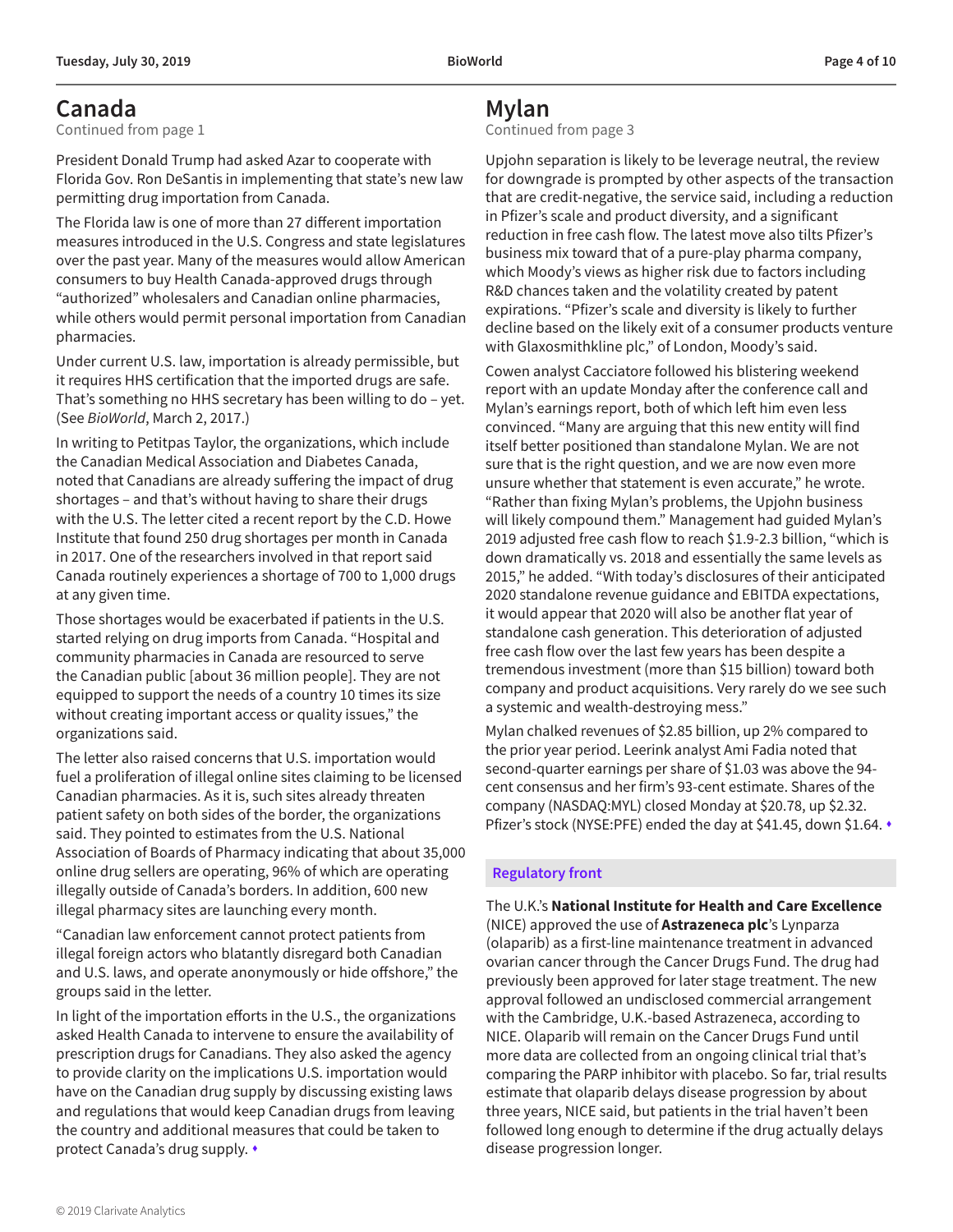# <span id="page-4-0"></span>**Lexicon**

[Continued from page 1](#page-0-0)

A third study, SOTA-MET, comprised the remainder of topline results reported by Sanofi Friday. It found that a 400 mg dose of Zynquista did demonstrate a statistically significant reduction in HbA1c vs. placebo at 26 weeks in patients already on metformin.

In total, the Insynchrony program consists of 11 phase III trials to evaluate the efficacy and safety of Zynquista in adults with T2D on various therapeutic backgrounds. The trials include placebo and active comparators and are also evaluating patients with CKD, cardiovascular risk factors, and heart failure, as well as patients age 55 and older. No imbalances or new safety signals were observed in the three studies for which it disclosed results, Sanofi said.

#### **Trouble keeping pace**

The Zynquista program has struggled to catch up with Eli Lilly and Co.'s 'gliflozin, Jardiance (empagliflozin; co-marketed with Boehringer Ingelheim GmbH) and to measure up to Sanofi's apparent expectations for it following the November 2015 deal it struck with Lexicon.

Announced in the same week Sanofi struck an agreement with Seoul-based Hanmi Pharmaceutical Co. Ltd. to develop a portfolio of experimental, long-acting diabetes treatments, the Lexicon deal carried \$300 million up front up to \$1.4 billion in milestones, plus royalties. Called "significant R&D alliances" by Sanofi's then-CEO, Oliver Brandicourt, both deals were intended to bolster Sanofi's standing in diabetes at a time of "tougher-than expected market conditions," he said during the company's fourth quarter 2015 earnings call. Sanofi's collaboration with Mannkind Corp.'s inhaled insulin Afrezza

#### **Regulatory front**

The U.S. **Health and Human Services' Office of the Assistant Secretary for Planning and Evaluation** is seeking comment on ensuring legitimate access to controlled substances, including opioids, while preventing diversion and abuse. It also is looking for ways federal, state, local and tribal governments can collaborate to address access and abuse issues. The comments will be used as the office prepares a congressional report in which it must identify obstacles to legitimate patient access, address diversion issues, advise on enhancements to state prescription drug monitoring programs and detail medical education efforts. Comments on the request for information should be submitted by Aug. 29.

The **British Pharmacopeia** and the **U.S. Pharmacopeia** signed an agreement Friday formalizing their long-standing partnership to strengthen the quality of medicines. The agreement establishes a framework for cooperative activities, including developing drug product monographs, information sharing and expanding collaboration to new areas. The organizations said they intend to exchange scientific staff and participate in joint events.

ended around the same time. (See *BioWorld*, Nov. 9, 2015 and Jan. 6, 2016.)

Despite those aspirations, Sanofi has suffered from sluggish performance relative to its big-pharma peers, with only Bayer AG, Novo Nordisk A/S and Bristol-Myers Squibb Co. posting worse returns in terms of share-price performance during a Brandicourt's tenure, according to a recent *BioWorld* analysis. Shares of Sanofi (NASDAX:SNY) rose 67 cents Monday to close at \$43.03, up .2% from a year ago.

And despite its regulatory success in Europe, the Zynquista program has faced trouble with the FDA, drawing a complete response letter from the U.S. regulator in March. Lexicon's CEO Coats said at the time that his firm would not be making any comments about the "nature or content" of the CRL, beyond that the FDA found Zynquista not approvable. (See *BioWorld*, June 10, 2019 and March 25, 2019.)

J.P. Morgan analyst Jessica Fye said that the limited detail available on Insynchrony's outcomes suggested "Zynquista may offer limited benefit in patients with more advanced renal impairment."

"Part of our caution on the commercial opportunity for Zynquista as a late entrant in the T2D setting was that even with a label showing activity in CKD patients, it would be a challenge to gain meaningful share," she said. "The termination of the collaboration, however, represents a clear setback even relative to our low expectations as we expect it would be challenging for LXRX to commercialize Zynquista for type 2 independently."

Lexicon reported having cash and cash equivalents of \$45.8 million as of March 31, the time of its first quarter earnings report. During its investor call, Thursday, it will update its financial and operating results, it said.  $\cdot$ 

#### **Financings**

**Ziopharm Oncology Inc.**, of Boston, said it entered into an agreement with existing investors for the exercise of previously issued warrants to purchase common stock in a private placement, being led by existing stockholder, MSD Partners LP, that is expected to result in gross proceeds of approximately \$45 million. Concurrently, in the private placement, Ziopharm will issue new warrants to purchase up to 15 million additional shares of common stock with an exercise price of \$7. The funds help strengthen the company's balance sheet and will fund operations into 2021.

# BioWorld is on Twitter

Stay connected – follow us on Twitter! [www.twitter.com/bioworld](http://www.twitter.com/bioworld)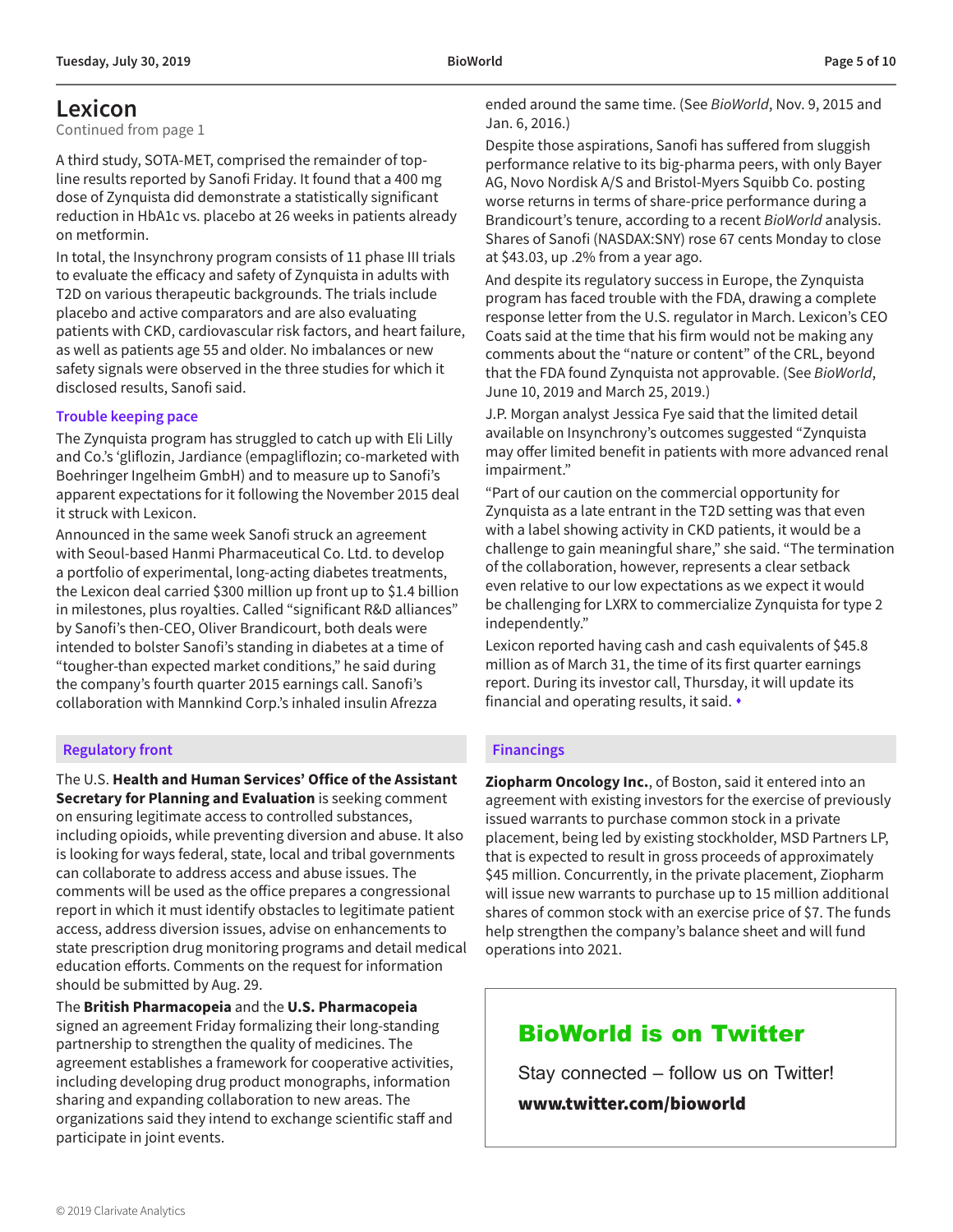# <span id="page-5-0"></span>**Novartis**

[Continued from page 1](#page-0-0)

investigation into the safety and efficacy of sacubitril/valsartan, a combination ACE/neprilysin inhibitor, vs. the active comparator valsartan in patients with heart failure with preserved ejection fraction (HFpEF).

There currently is no approved treatment for these patients. In January 2018, Novartis CEO Paul Hudson predicted wider use of Entresto had potential to rake in \$4 billion to \$5 billion a year. It's not his problem anymore though; Hudson is leaving Novartis to become CEO at Sanofi SA on Sept. 1.

Analysts at Jefferies viewed the phase III failure as a mere stumble and took a long view. The company shares can further appreciate, they noted, especially should optimistic sales figures for Novartis' Cosentyx and possible boosts from two debuts hold true.

"We still view Novartis as a quality EU Pharma growth story, with potentially exciting Mayzent and Zolgensma launches, plus ongoing Cosentyx momentum together driving consensus EPS upgrades," they wrote Monday.

Mayzent (siponimod) recently was given the nod for adults with relapsing forms of multiple sclerosis that include secondary progressive multiple sclerosis (SPMS) – where it's the first and only therapy – as well as relapsing remitting disease. Basel, Switzerland-based Novartis won Mayzent's approval based on the phase III trial called Expand, the largest-ever controlled clinical experiment of SPMS patients, which proved that the treatment significantly reduced the risk of disease progression, including impact on physical disability and cognitive decline. Jefferies analysts predict a \$1.25 billion worldwide peak in Mayzent sales. (See *BioWorld*, March 28, 2019)

Even more recent is Novartis' Zolgensma (onasemnogene neparvovec), which received FDA approval for its Avexis Inc. unit. Zolgensma is a new gene therapy designed to treat all types of spinal muscular atrophy (SMA) in children under 2 with biallelic mutations in the survival motor neuron 1 gene. Jefferies weighed in again by predicting a rapid adoption of the treatment of infants with the most common and severe variant of the disease, type 1, and as much as \$2.6 billion in peak worldwide sales. After Biogen Inc.'s Spinraza (nusinersen), Zolgensma becomes the second FDAapproved therapy for SMA in an active corner of rare disease drug development. (See *BioWorld*, May 28, 2019)

The way is cleared now for Boehringer Ingelheim GmbH and Eli Lilly and Co.'s empagliflozin for the reduction of the risk of cardiovascular death and hospitalization for heart failure in people with chronic heart failure. Empagliflozin, marketed as Jardiance in the U.S., is a once-daily tablet used along with diet and exercise to lower blood sugar in adults with type 2 diabetes and to reduce the risk of cardiovascular death in adults with type 2 diabetes and known cardiovascular disease. The FDA fast tracked empagliflozin for the ongoing Emperor clinical trial, which will evaluate the effect of empagliflozin on cardiovascular death and hospitalization for heart failure in adults with chronic heart failure with reduced or preserved ejection fraction, respectively. The study is set to conclude next year.

Novartis still holds out hope for the heart of the Paragon-HF study. The company was heartened to see that safety and

tolerability were consistent with previously reported sacubitril/ valsartan data.

"The totality of evidence from the trial suggests that treatment with sacubitril/valsartan may result in clinically important benefits in HFpEF. We will be discussing potential next steps with clinical experts and regulators while we prepare to present the full results at the ESC Congress 2019 in September," said John Tsai, Novartis' global drug development and chief medical officer. HFpEF is a distinct type of heart failure where the heart muscle contracts normally but the ventricles do not relax as they should during ventricular filling or when the ventricles relax. An estimated 13 million people, half of all heart failure patients, globally suffer from it.

The FDA approved Entresto a little over five years ago. The nod came less than five months after the agency granted priority review and ahead of its anticipated PDUFA date. Entresto, formerly known as LCZ-696, demonstrated an ability to reduce the rate of cardiovascular death and hospitalization related to heart failure in pivotal trials. (See BioWorld, July 9, 2015.) •

#### **Other news to note**

**Algernon Pharmaceuticals Inc.,** of Vancouver, British Columbia, reported preclinical data on NP-120 (Ifenprodil), an N-methyl-d-aspartate receptor glutamate receptor antagonist originally developed by Paris-based Sanofi SA to treat peripheral circulatory disorders. In an animal model, NP-120 reduced fibrosis by 56%, outperforming Ofev (nintedanib, Boehringer Ingelheim GmbH) and Esbriet (pirfenidone, Roche Holding AG). Algernon plans to move the drug into a phase II study.

**Alvotech ehf**, of Reykjavik, Iceland and **Cipla Gulf FZ LLC**, a wholly-owned subsidiary of Mumbai-based Cipla Ltd., said they have entered into an exclusive partnership for the commercialization of AVT-02, a MAb biosimilar to Humira (adalimumab, Abbvie Inc.), in select emerging markets. Alvotech will be responsible for development and supply of the product, while Cipla Gulf will be responsible for registration and commercialization. AVT-02 is in phase III clinical development ahead of filing with the EMA and FDA by early 2020.

**Amgen Inc.**, of Thousand Oaks, Calif., said, following a \$167 million cash offer cash offer to the shareholders of Copenhagenbased **Nuevolution AB**, which involved its shareholders being invited to tender all their shares for SEK 32.50 each in cash, after the end of the extended acceptance period, it now controls a total of 48.54 million shares and votes in Nuevolution, corresponding to approximately 98% of the total number of issued and outstanding shares and the offer is now closed. Amgen said it has initiated compulsory acquisition proceedings for those shares that have not been tendered into the offer. (See *BioWorld*, May 23, 2019.)

**Bristol-Myers Squibb Co.**, of New York, said the European Commission has granted unconditional approval of its pending \$74 billion acquisition of Summit, N.J.-based **Celgene Corp.** The transaction remains subject to additional customary closing conditions and other regulatory approvals. The company said it expects to close the transaction by the end of 2019 or the beginning of 2020. (See *BioWorld*, Jan. 4, 2019.)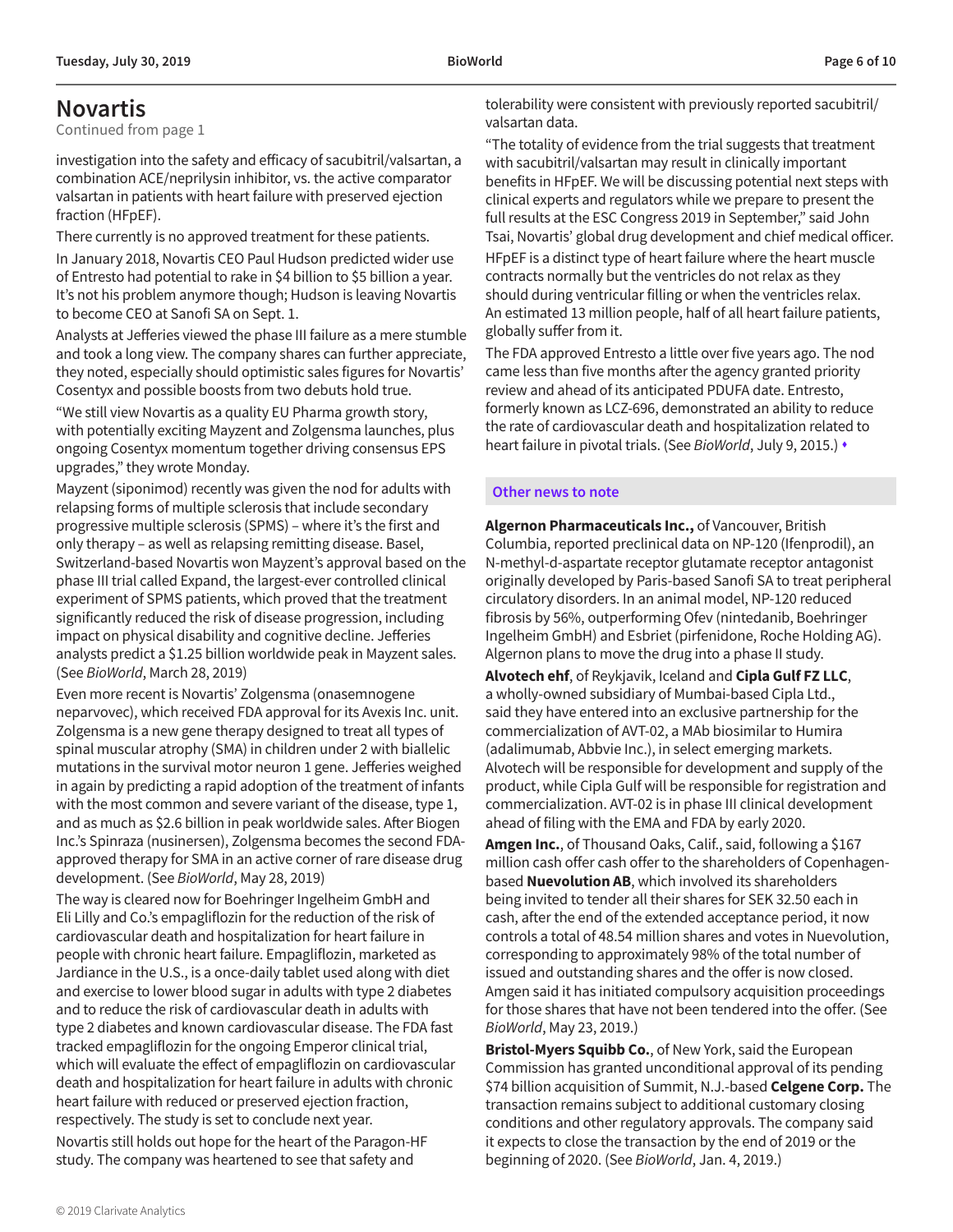## <span id="page-6-0"></span>**Gene expression**

[Continued from page 1](#page-0-0)

"Tremendous power and insight have been provided by the binary of testes and ovary, X and Y, egg and sperm – and all of these binaries are real," he added.

But overall, his team's work implies that "even biological sex in the strictest, narrowest sense is not about the XX and XY, and not just about sex hormones – the whole genome is in the game… I think this begins to open the door to much more nuanced ideas that can incorporate and ultimately provide

some ways of thinking about, for example, gender fluidity."

Page is professor of biology at the Massachusetts Institute of Technology, the director of the Whitehead Institute, and the corresponding author of the paper reporting those results in the July 20, 2019, issue of *Science*.

In that paper, the team looked at 12 tissues from brain to spleen in five different species – mice, rats, dogs, macaques, and humans, and found hundreds of genes with conserved sex-biased expression in each tissue.

The differences in gene expression Page and his team reported in their work were typically akin to sex differences in height. Though there is a robust and biologically determined difference in

average height between males and females, it is impossible to accurately gauge someone's sex from their height alone.

Page's team also looked closely at genes that were tilted male or female consistently across species in their study, and showed that they could explain part of the male-female difference in average height.

Height, Page said, is "the most intensely studied trait in quantitative genetics" and a testing ground for the development of analytical methods.

But though studies have identified hundreds of minor contributors to height, "have never provided insight into why males are taller on average than females."

One question that Page and his team have not yet addressed, though they plan to, is how autosomal chromosomes "know" they are male and female.

"We have tended to view the differences between males and females being neatly packaged on the X and Y chromosomes," Page said. "What we're pointing to are differences in, let's say, chromosome 5."

The question then becomes "How does chromosome 5 know that it's in a male or female and why does it behave a little differently?"

"There's a whole set of ideas that now need to be developed," Page said.

Differences in gene expression on the sex chromosomes that then modulate the expression of genes on autosomal chromosomes are one possibility, and gene modulation by sex hormones is another.

In their current studies, the team observed some cases of genes with sex-biased expression "coming under control of a transcription factor that is itself sex-biased" in a domino effect. "Once you get a few, others can be recruited."

#### **Practice and philosophy**

The work has practical implications for the biopharmaceutical industry. "A good bit of gene expression sex bias is conserved, but the great majority of it is not," Page said. If we are looking to model in nonhuman models – as we do – then we need to understand [which] sex biases are also conserved across species."

> In pharmaceutical development, drugs can also "fall out of pipelines for any number of reasons, including untoward consequences in one sex or the other," and better understanding of those risks could point to strategies to mitigate them.

But in its demonstration that many aspects of sex are a continuum at the molecular level, Page said, "the importance of the work derives from the way it may point to the future." Scientifically speaking, sex and gender are everywhere and nowhere.

 "We have for decades, if not centuries, been operating with a fundamentally unisex model of human biology," he said. "It's convenient to shunt sex to the side."

It does make for poor science, though.

"There are profound differences in the way disease ... plays out in males and females," he

pointed out. Autism spectrum disorders affect males and females at a ratio of four to one, and "most autoimmune diseases are far more common in females than in males. And we simply do not know why that is the case … If we knew of any other factor that increased your risk of disease by a factor of four, the whole research world would focus on it."

It is only recently that women have routinely been included in NIH-funded clinical trials, and attempts to ensure the inclusion of female animals in preclinical studies are more nascent still.

That state of affairs is ironic given that "sex and gender is personal for everybody – there is nobody for whom this is an arm's length question," Page said. "There is no one whose existence is untouched or uninterested or unaffected."

Page himself said that throughout his career, which has included sequencing the Y chromosome and mapping Y-linked genes, larger issues around sex and gender "were always in my peripheral vision."

Partly because those larger issues are personal for everyone, partly because they can be a third rail, and partly for other reasons, "the scientific discourse there gets quite muddy," he said. Currently, there is "not even much curious inquiry."

The work now published in *Science*, he said, was undertaken in part out of "the desire to take a first step towards understanding male-female differences … I'm excited about the possibility of a way forward."

And, he predicted, "the future will, unless we keep it from happening, be a much more synthesized, integrated view of binary and nonbinary." $\cdot$ 



Though average height differs between males and females, height alone cannot be used to predict sex.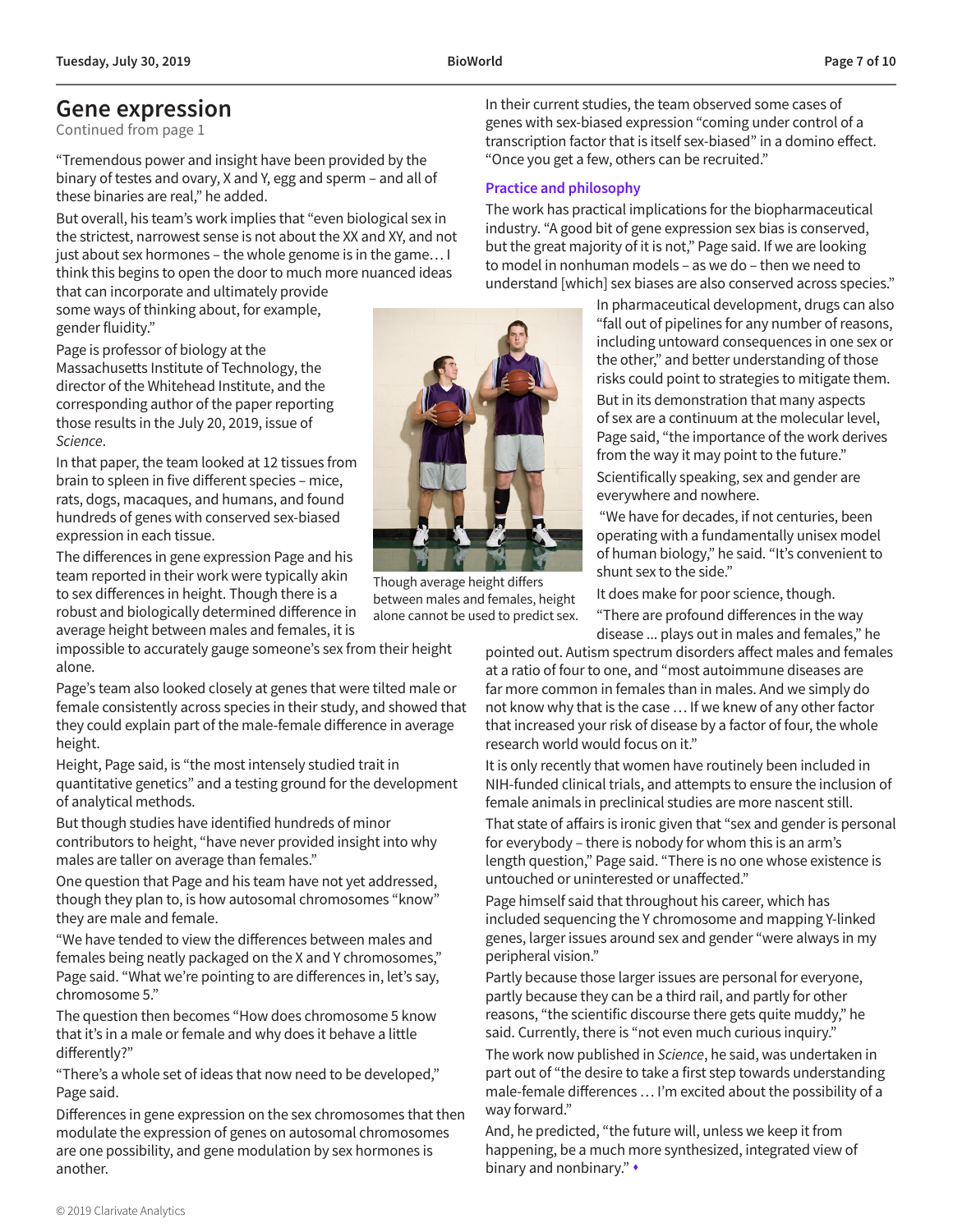# Clinical data for July 29, 2019

| Company                                                      | Product                            | Description                                                    | Indication                                                                                                                                                                                     | <b>Status</b>                                                                                                                                                                                                                                                                                                                                                                                                                                                         |  |  |  |
|--------------------------------------------------------------|------------------------------------|----------------------------------------------------------------|------------------------------------------------------------------------------------------------------------------------------------------------------------------------------------------------|-----------------------------------------------------------------------------------------------------------------------------------------------------------------------------------------------------------------------------------------------------------------------------------------------------------------------------------------------------------------------------------------------------------------------------------------------------------------------|--|--|--|
| <b>Phase I</b>                                               |                                    |                                                                |                                                                                                                                                                                                |                                                                                                                                                                                                                                                                                                                                                                                                                                                                       |  |  |  |
| Alterity<br>Therapeutics Ltd.,<br>of Melbourne,<br>Australia | <b>PBT-434</b>                     | Inhibitor of<br>alpha-synuclein<br>aggregation                 | Healthy adult and<br>elderly volunteers<br>(eventually<br>Parkinson's<br>disease)                                                                                                              | Drug was safe and well-tolerated in elderly volunteers; systemic exposure<br>to the drug was comparable between elderly and healthy volunteers;<br>plans to move drug into phase II development                                                                                                                                                                                                                                                                       |  |  |  |
| Kodiak Sciences<br>Inc., of Palo Alto,<br>Calif.             | <b>KSI-301</b>                     | Anti-VEGF<br>antibody<br>biopolymer<br>conjugate               | Anti-VEGF<br>treatment-naïve<br>neovascular age-<br>related macular<br>degeneration (wet<br>AMD), diabetic<br>macular edema<br>(DME), and<br>macular edema<br>due to retinal<br>vein occlusion | After 12 weeks, median best corrected visual acuity improved by 8 letters<br>for 17 wet AMD patients, by 9.5 letters for 8 DME patients and by 26.5<br>letters for 10 RVO patients; median change in retinal central subfield<br>thickness using optical coherence tomography imaging was -96 microns,<br>-197 microns and -209 microns for wet AMD, DME and RVO, respectively;<br>phase II Dazzle study expected to begin enrollment in the third quarter of<br>2019 |  |  |  |
| VBI Vaccines Inc., of<br>Cambridge, Mass.                    | <b>VBI-1901</b>                    | Enveloped<br>virus-like particle<br>therapeutic<br>vaccine     | Recurrent<br>glioblastoma<br>multiforme                                                                                                                                                        | First of 10 patients dosed in part B of study testing the optimal dose level<br>of 10 ug defined by part A                                                                                                                                                                                                                                                                                                                                                            |  |  |  |
| <b>Phase II</b>                                              |                                    |                                                                |                                                                                                                                                                                                |                                                                                                                                                                                                                                                                                                                                                                                                                                                                       |  |  |  |
| Alkahest Inc., of<br>San Carlos, Calif.                      | AKST-4290                          | CCR3 inhibitor                                                 | Neovascular age-<br>related macular<br>degeneration                                                                                                                                            | In patients who are no longer responding to treatment with anti-VEGF<br>injections treated for 6 weeks, 72% of patients maintained or improved<br>their best corrected visual acuity; mean improvement was 2.0 letters; 8%<br>of patients gained 10 or more letters                                                                                                                                                                                                   |  |  |  |
| Cidara<br>Therapeutics Inc.,<br>of San Diego                 | Rezafungin                         | Echinocandin<br>antifungal                                     | Candidemia and/<br>or invasive<br>candidiasis                                                                                                                                                  | In part B of the Strive study, rezafungin 400 mg for the first week followed<br>by 200 mg once weekly for up to four weeks in total produced an all-<br>cause mortality of 6.7% for the 15 patients treated with the 400/200 dose<br>compared to 15.2% for the 33 patients treated with caspofungin; clinical<br>cure and overall success at day 14 were both 86.7% for rezafungin and<br>69.7% for caspofungin                                                       |  |  |  |
| Intervexion<br>Therapeutics LLC,<br>of Little Rock, Ark.     | IXT-m200                           | Anti-<br>methamphetamine<br>antibody                           | Methamphetamine<br>use disorder                                                                                                                                                                | In an interim review of data from the Stampout study, there were dose-<br>dependent changes in methamphetamine pharmacokinetic parameters,<br>including area under the curve, Cmax and volume of distribution, after<br>the first dosing challenge with methamphetamine, which were<br>maintained through the 22- to 29-day inpatient study; company plans to<br>continue study                                                                                       |  |  |  |
| Oryzon Genomics<br>SA, of Madrid, Spain                      | Vafidemstat                        | Inhibits LSD1 and<br>MAOB                                      | <b>Borderline</b><br>personality disorder<br>(BPD), attention<br>deficit and<br>hyperactivity<br>disorder (ADHD) and<br>autism spectrum<br>disorder (ASD)                                      | Completed enrollment of the Reimagine study with 12 ADHD patients, 11<br>BPD patients and 7 ASD patients; data from first 6 ASD patients to be<br>presented at the European College of Neuropsychopharmacology in<br>September                                                                                                                                                                                                                                        |  |  |  |
| Oryzon Genomics<br>SA, of Madrid, Spain                      | Vafidemstat                        | Inhibits LSD1 and<br>MAOB                                      | Alzheimer's<br>disease                                                                                                                                                                         | Completed enrollment of 12 patients in the Reimagine-AD study; data<br>expected to be presented at the 12th Clinical Trials on Alzheimer's<br>Disease meeting in December                                                                                                                                                                                                                                                                                             |  |  |  |
| Relmada<br>Therapeutics Inc.,<br>of New York                 | REL-1017<br>(dextro-<br>methadone) | NMDA receptor<br>antagonist                                    | Treatment-<br>resistant<br>depression                                                                                                                                                          | Completed dosing of all 62 patients; top-line data expected in the third<br>quarter of 2019                                                                                                                                                                                                                                                                                                                                                                           |  |  |  |
| Theralase<br>Technologies Inc.,<br>of Toronto                | TLD-1433                           | Light-activated<br>ruthenium-based<br>photodynamic<br>compound | Non-muscle<br>invasive bladder<br>cancer                                                                                                                                                       | Enrolled first patient in study measuring the complete response rate as<br>the primary endpoint; secondary endpoint is duration of CR 360 days<br>after initial treatment                                                                                                                                                                                                                                                                                             |  |  |  |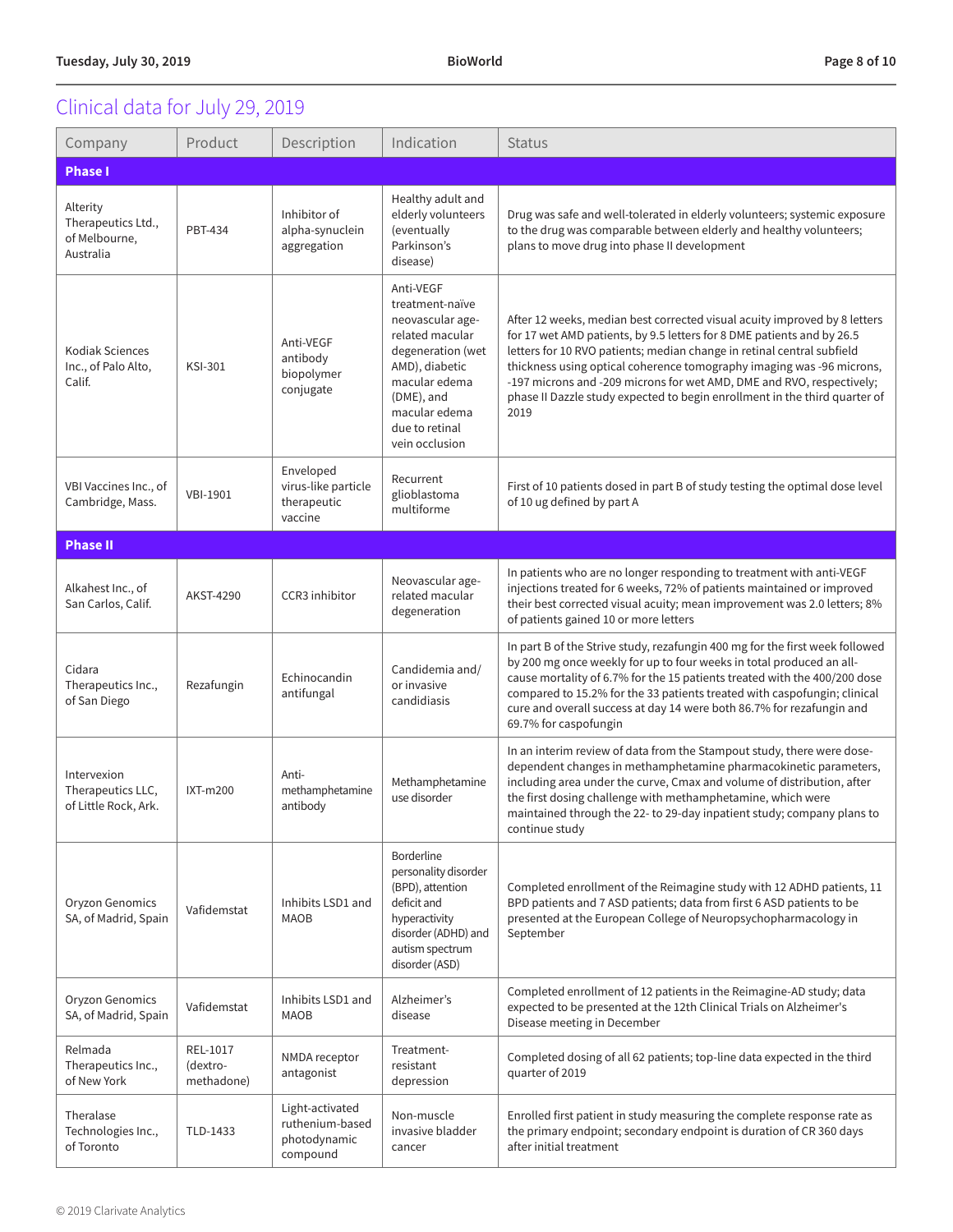| Company                                                                                       | Product                                | Description                                                       | Indication                                                       | <b>Status</b>                                                                                                                                                                                                                                                                                                                                                                                                                                                                                                                                                                                                                                                                                                                                                                                                                                                                                                                                                    |  |  |
|-----------------------------------------------------------------------------------------------|----------------------------------------|-------------------------------------------------------------------|------------------------------------------------------------------|------------------------------------------------------------------------------------------------------------------------------------------------------------------------------------------------------------------------------------------------------------------------------------------------------------------------------------------------------------------------------------------------------------------------------------------------------------------------------------------------------------------------------------------------------------------------------------------------------------------------------------------------------------------------------------------------------------------------------------------------------------------------------------------------------------------------------------------------------------------------------------------------------------------------------------------------------------------|--|--|
| Meduni Vienna<br>Division of<br>Gastroenterology<br>and Hepatology                            | Nor-urso                               | Nor-<br>ursodeoxycholic<br>acid                                   | Primary sclerosing<br>cholangitis                                | Data from the 198-patient study published in The Lancet Gastroenterology<br>& Hepatology showed the drug produced a dose-dependent reduction in<br>serum ALT compared to placebo; highest dose of 1500 mg produced a<br>mean change -27.8% (p<0.0001)                                                                                                                                                                                                                                                                                                                                                                                                                                                                                                                                                                                                                                                                                                            |  |  |
| <b>Phase III</b>                                                                              |                                        |                                                                   |                                                                  |                                                                                                                                                                                                                                                                                                                                                                                                                                                                                                                                                                                                                                                                                                                                                                                                                                                                                                                                                                  |  |  |
| Lexicon<br>Pharmaceuticals<br>Inc., of The<br>Woodlands, Texas,<br>and Sanofi SA,<br>of Paris | Zynguista<br>(sotagliflozin)           | Inhibits sodium-<br>glucose<br>co-transporter<br>types 1 and 2    | Type 2 diabetes                                                  | In Sota-Met study, Zynquista (400 mg) produced a statistically significant<br>reduction in HbA1c compared to placebo at 26 weeks in patients on<br>metformin; in Sota-CKD3 study, Zynquista (400 mg) produced a<br>statistically significant reduction in HbA1c in the entire population of<br>patients with moderate (stage 3) chronic kidney disease (CKD) and in<br>patients with a glomerular filtration rate of 45-<60 mL/min/1.73m2 (stage<br>3A CKD) compared to placebo at 26 weeks; HbA1c wasn't statistically<br>significant in patients with a glomerular filtration rate of 30-<45 mL/<br>min/1.73m2 (stage 3B CKD); in Sota-CKD4 study, Zynquista (200 mg and<br>400 mg) didn't produce a statistically significant reduction in HbA1c<br>compared to placebo at 26 weeks in patients with CKD4; Sanofi<br>terminated collaboration with Lexicon, which plans to conduct its own<br>review of the data and believes Sanofi is in breach of contract |  |  |
| Merck & Co. Inc.,<br>of Kenilworth, N.J.                                                      | Keytruda<br>(pembrolizumab)            | Monoclonal<br>antibody<br>targeting PD-1                          | Triple-negative<br>breast cancer                                 | In an interim analysis of the 1,174-patient Keystone-522 study, Keytruda<br>plus chemotherapy as a neoadjuvant produced a statistically significant<br>improvement in pathological complete response rates compared to<br>chemotherapy alone, regardless of PD-L1 status; trial will continue without<br>changes to evaluate the other dual-primary endpoint of event-free survival                                                                                                                                                                                                                                                                                                                                                                                                                                                                                                                                                                              |  |  |
| Novartis AG, of<br>Basel, Switzerland                                                         | Entresto<br>(sacubitril/<br>valsartan) | Neprilysin<br>inhibitor and<br>angiotensin II<br>receptor blocker | Heart failure<br>patients with<br>preserved ejection<br>fraction | The Paragon-HF study narrowly missed statistical significance for its<br>composite primary endpoint of reducing cardiovascular death and total<br>heart failure hospitalizations for Entresto compared to valsartan alone;<br>plans to discuss data with regulators and present it at ESC Congress 2019 in<br>September                                                                                                                                                                                                                                                                                                                                                                                                                                                                                                                                                                                                                                          |  |  |

#### **Notes**

For more information about individual companies and/or products, see [Cortellis](https://www.cortellis.com/).

### Uncover new insights. Trusted Life Sciences intelligence, analytics and technology Pharma intelligence for competitive analysis  $\circ$ Develop a stronger clinical strategy  $\circ$ Gain insights into critical deal making trends  $\circ$ Stay informed on the global regulatory landscape  $\circ$ Customized services and insights from our experts  $\circ$ Up to date news, analysis and commentary  $\circ$ To learn more, please visit: clarivate.com/cortellis Clarivate **Cortellis** Powering Life Sciences Innovation